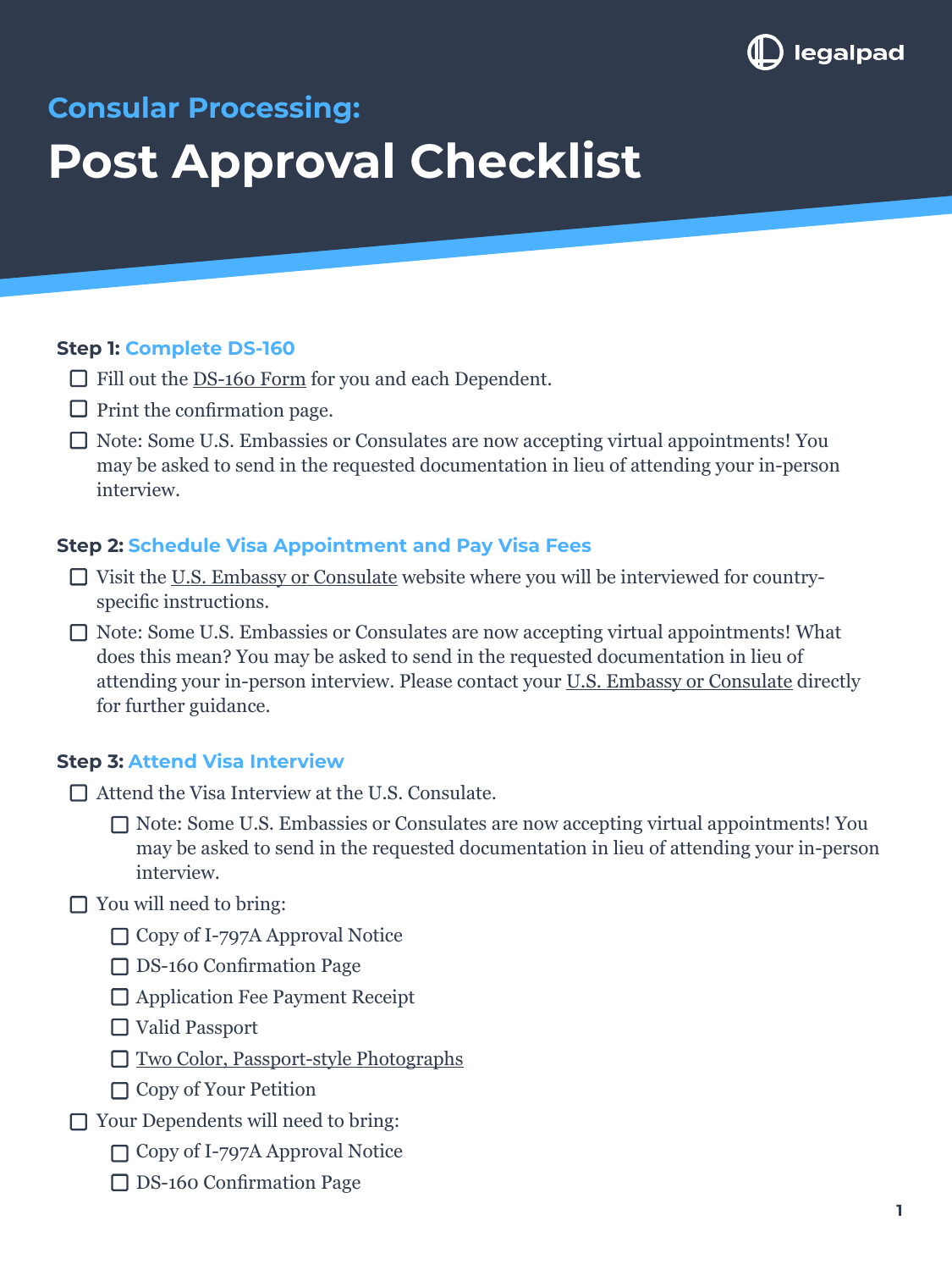

□ Application Fee Payment Receipt

Valid Passport

□ [Two Color, Passport-style Photographs](https://travel.state.gov/content/travel/en/us-visas/visa-information-resources/photos.html)

 $\Box$  Marriage Certificate (for Spouse)

 $\Box$  Birth Certificate (for Child)\*

\*Children ages 13 and under may not need to appear for visa stamping in person. Check with your [U.S. Embassy or Consulate.](https://www.usembassy.gov/)

# **Step 4: Receive Visa Approval**

- $\Box$  Receive Passport back with Visa Stamp.
- □ Contact us if you are issued ["Administrative Processing."](https://legalpad.io/blog/overview-of-administrative-processing-and-how-to-avoid-it/)

## **Step 5: Carry Documents For Entry Into The U.S.**

- You will need to carry your valid:
	- □ Passport
	- □ Visa Stamp
	- I-797A Approval Notice
- $\Box$  Your Dependents will need to carry their valid:
	- □ Passport
	- □ Visa Stamp
	- I-797A Approval Notice (recommended)
	- □ Marriage Certificate (for Spouse) (recommended)
	- □ Birth Certificate (for Child) (recommended)

#### **Step 6: Review I-94**

- $\Box$  View your new I-94 on the [I-94 Official Website.](https://i94.cbp.dhs.gov/I94/#/home)
- $\Box$  Contact [U.S. Customs and Border Protection \(CBP\)](https://www.cbp.gov/contact/ports/deferred-inspection-sites) promptly if there is an error.

#### **Step 7: Complete I-9**

- Complete Form [I-9, Employment Eligibility Verification](https://www.uscis.gov/i-9)
- □ You will need your valid:
	- □ Passport
	- $\Box$  I-94